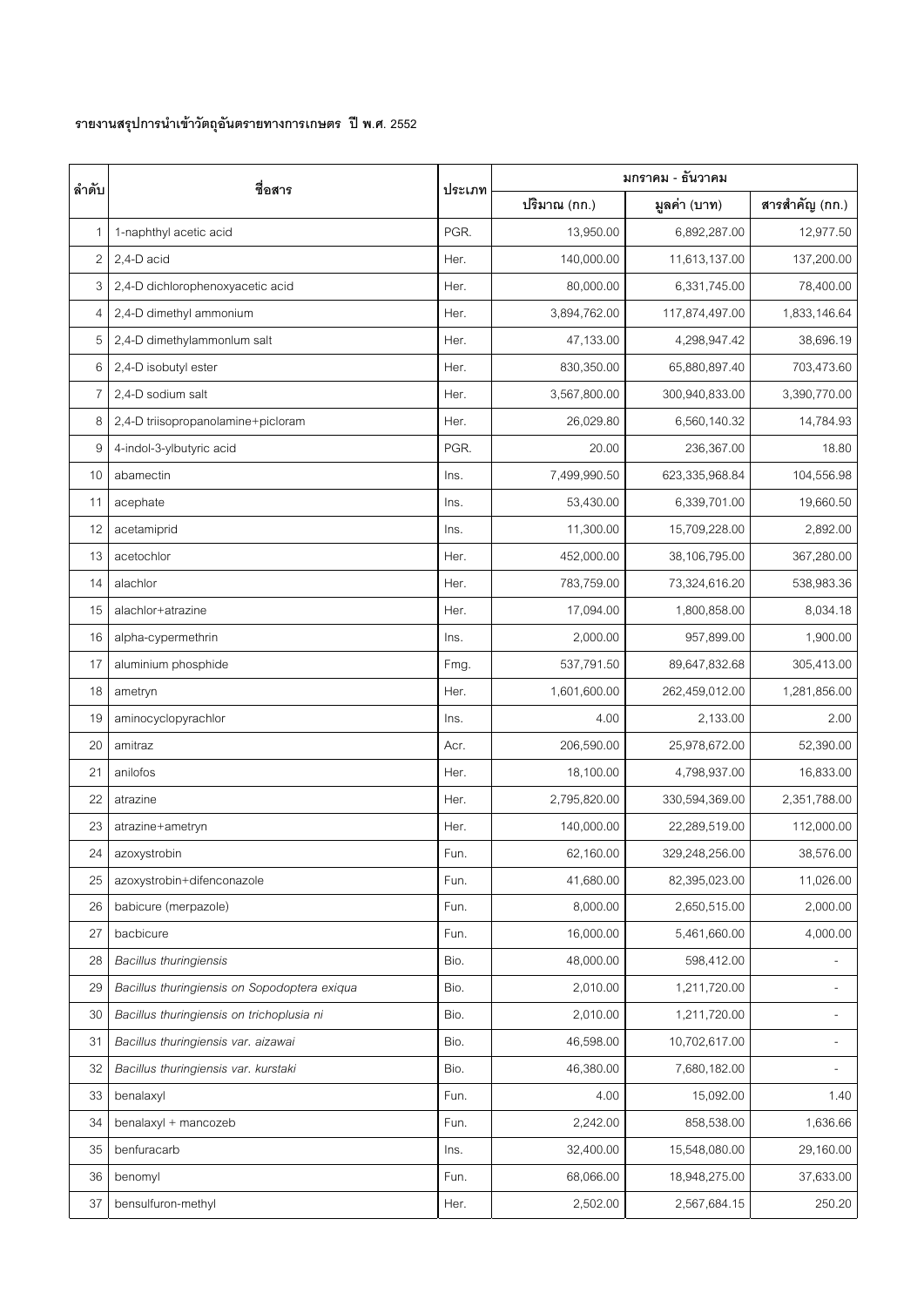| ลำดับ | ชื่อสาร                                | ประเภท | มกราคม - ธันวาคม |                |                |
|-------|----------------------------------------|--------|------------------|----------------|----------------|
|       |                                        |        | ปริมาณ (กก.)     | มูลค่า (บาท)   | สารสำคัญ (กก.) |
| 38    | bensulfuron-methyl+quinclorac          | Her.   | 98,000.00        | 42,786,748.00  | 35,280.00      |
| 39    | beta-cyflurthrin                       | Ins.   | 4,260.00         | 38,116,054.00  | 4,153.50       |
| 40    | beta-cyflurthrin+chlorpyrifos          | Ins.   | 9,270.00         | 1,069,620.00   | 1,645.88       |
| 41    | beta-cypermethrin                      | Ins.   | 146,720.00       | 5,276,481.00   | 1,536.00       |
| 42    | bifenthrin                             | Ins.   | 613.00           | 2,236,154.00   | 551.70         |
| 43    | biprofezin                             | Ins.   | 18,000.00        | 13,646,284.00  | 17,100.00      |
| 44    | bispyribac-sodium                      | Her.   | 41,130.00        | 505,565,951.00 | 39,896.10      |
| 45    | bistrifluron                           | Ins.   | 3,200.00         | 1,083.00       | 320.00         |
| 46    | bordeaux mixture                       | Fun.   | 3,600.00         | 430,271.00     | 2,772.00       |
| 47    | bordeaux mixture+mancozeb              | Fun.   | 5,600.00         | 759,219.00     | 4,256.00       |
| 48    | bordeaux mixture+maneb+zineb           | Fun.   | 39,980.00        | 5,075,559.00   | 28,385.80      |
| 49    | brodifacoum                            | Rod.   | 10.01            | 47,612.00      | 0.13           |
| 50    | bromacil                               | Her.   | 474,200.00       | 241,640,088.67 | 379,360.00     |
| 51    | buprofezin                             | Ins.   | 980,400.00       | 152,473,685.55 | 420,634.00     |
| 52    | butachlor                              | Her.   | 2,074,546.00     | 211,709,133.00 | 1,812,747.60   |
| 53    | butachlor+propanil                     | Her.   | 206,751.40       | 21,247,075.00  | 65,882.27      |
| 54    | butachlor+safener                      | Her.   | 150,392.40       | 27,369,698.00  | 50,462.94      |
| 55    | butafenacil                            | Her.   | 1.50             | 4,354.00       | 0.15           |
| 56    | butralin                               | PGR.   | 25,280.00        | 3,571,752.00   | 4,492.80       |
| 57    | captan                                 | Fun.   | 420,400.00       | 66,004,336.44  | 278,588.00     |
| 58    | carbaryl                               | Ins.   | 347,744.00       | 83,529,068.00  | 323,582.40     |
| 59    | carbendazim                            | Fun.   | 1,332,152.90     | 76,155,094.00  | 460,463.45     |
| 60    | carbendazim+epoxiconazole              | Fun.   | 43,890.00        | 12,738,188.00  | 5,611.32       |
| 61    | carbofuran                             | Ins.   | 4,450,400.00     | 160,402,614.00 | 274,906.00     |
| 62    | carbosulfan                            | Ins.   | 332,946.20       | 101,503,273.17 | 217,673.75     |
| 63    | carboxin                               | Fun.   | 6,000.00         | 2,786,100.00   | 4,500.00       |
| 64    | cartap hydrochloride                   | Ins.   | 1,372,616.00     | 270,983,536.04 | 755,540.00     |
| 65    | cartap hydrochloride+buprofezin        | Ins.   | 2.00             | 1,683.00       | 1.20           |
| 66    | chlorantraniliprole+abamectin          | Her.   | 10.00            | 9,526.00       | 0.27           |
| 67    | chlorantraniliprole+lamlda-cyhalothrin | Her.   | 10.00            | 9,526.00       | 0.75           |
| 68    | chlorantraniliprole+thiamethoxam       | Ins.   | 13.00            | 25,160.00      | 2.60           |
| 69    | chlorfenapyr                           | Ins.   | 14,040.00        | 31,991,684.20  | 13,197.60      |
| 70    | chlorfluazuron                         | Ins.   | 11,640.00        | 17,987,280.00  | 582.00         |
| 71    | chlormequat chloride                   | PGR.   | 3,840.00         | 475,205.00     | 2,764.80       |
| 72    | chlorothalonil                         | Fun.   | 163,867.00       | 25,970,474.00  | 122,744.50     |
| 73    | chlorpyrifos                           | Ins.   | 1,294,997.94     | 210,213,096.78 | 1,105,658.18   |
| 74    | chlorpyrifos+cypermethrin              | lns.   | 54,221.00        | 11,726,248.63  | 23,801.25      |
| 75    | chromafenozide                         | Ins.   | 12,504.00        | 5,367,007.00   | 366.50         |
| 76    | clethodim                              | Her.   | 10,766.00        | 2,728,758.00   | 1,291.92       |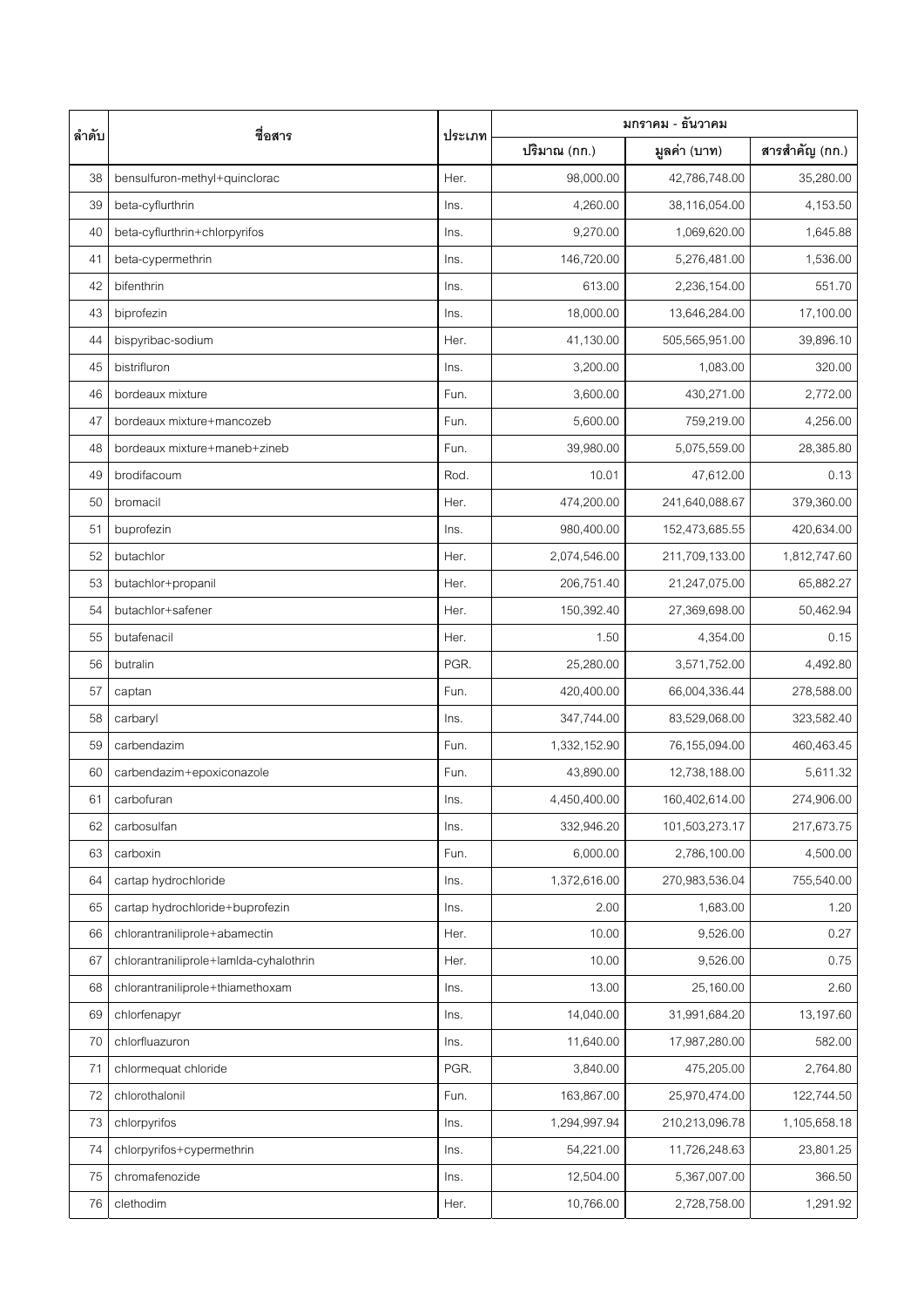| ลำดับ | ชื่อสาร                       | ประเภท | มกราคม - ธันวาคม |                  |                |
|-------|-------------------------------|--------|------------------|------------------|----------------|
|       |                               |        | ปริมาณ (กก.)     | มูลค่า (บาท)     | สารสำคัญ (กก.) |
| 77    | clomazone                     | Her.   | 123,875.00       | 46,312,576.00    | 71,344.50      |
| 78    | clomazone+propanil            | Her.   | 586,288.00       | 61,795,392.00    | 115,994.08     |
| 79    | clothianidin                  | Ins.   | 15,000.00        | 23,685,737.00    | 2,400.00       |
| 80    | copper hydroxide              | Fun.   | 149,603.00       | 26,729,766.00    | 115,553.57     |
| 81    | copper oxychloride            | Fun.   | 105,410.00       | 14,472,786.00    | 86,148.50      |
| 82    | cuprous oxide                 | Fun.   | 20,000.00        | 4,132,071.00     | 14,420.00      |
| 83    | cyhalofop butyl               | Her.   | 77,302.97        | 44,562,630.07    | 7,730.30       |
| 84    | cyhalothrin                   | Ins.   | 6,000.00         | 4,890,397.00     | 5,820.00       |
| 85    | cymoxanil + mancozeb          | Fun.   | 24,000.00        | 8,962,762.87     | 17,280.00      |
| 86    | cypermethrin                  | Ins.   | 770,390.00       | 239,246,605.00   | 677,219.75     |
| 87    | cypermethrin+phosalone        | Ins.   | 18,204.00        | 3,893,016.72     | 5,233.65       |
| 88    | cyproconazole                 | Fun.   | 30,210.40        | 18, 133, 277. 20 | 3,021.04       |
| 89    | deltamethrin                  | Ins.   | 35,124.00        | 26,266,699.00    | 7,360.92       |
| 90    | diazinon                      | Ins.   | 119,160.00       | 16,067,948.00    | 83,130.40      |
| 91    | dichlorvos                    | Ins.   | 398,314.00       | 29,130,169.00    | 302,229.50     |
| 92    | dicofol                       | Acr.   | 25,000.00        | 6,528,391.00     | 18,105.00      |
| 93    | dicrotophos                   | Ins.   | 575,721.00       | 53,733,515.00    | 127,683.87     |
| 94    | difenoconazole                | Fun.   | 194,505.00       | 240,662,723.00   | 50,892.75      |
| 95    | difenoconazole+propiconazole  | Fun.   | 667,892.20       | 810,079,178.00   | 168,412.66     |
| 96    | diflubenzuron                 | Ins.   | 11,300.00        | 6,290,310.00     | 2,825.00       |
| 97    | diflufenican                  | Her.   | 2,160.00         | 2,923,200.00     | 2,095.20       |
| 98    | dimethoate                    | Ins.   | 566,358.00       | 34,981,229.00    | 165,923.70     |
| 99    | dimethomorph                  | Fun.   | 21,000.00        | 23,281,650.00    | 10,500.00      |
| 100   | dinotefuran                   | Ins.   | 57,603.00        | 214,430,793.00   | 55,370.60      |
| 101   | diuron                        | Her.   | 1,204,790.00     | 188,089,448.40   | 963,832.00     |
| 102   | DSMA+diuron+2,4-D sodium salt | Her.   | 291,654.00       | 14,335,072.00    | 164,614.63     |
| 103   | emamectin benzoate            | Ins.   | 20,958.74        | 69,892,755.40    | 451.69         |
| 104   | EPN                           | Ins.   | 120,000.00       | 48,521,280.02    | 108,000.00     |
| 105   | epoxiconazole                 | Fun.   | 80,841.00        | 10,442,851.00    | 3,063.08       |
| 106   | esfenvalerate                 | Ins.   | 600.00           | 1,407,362.00     | 498.00         |
| 107   | ethaboxam                     | Fun.   | 37,944.00        | 9,852,322.00     | 2,011.78       |
| 108   | ethephon                      | PGR.   | 571,734.50       | 43,078,408.00    | 222,532.76     |
| 109   | ethion                        | Ins.   | 93,000.00        | 22,143,451.00    | 87,100.00      |
| 110   | ethiprole                     | Ins.   | 336,243.00       | 102,187,008.00   | 18,267.30      |
| 111   | ethoxysulfuron                | Her.   | 25,236.48        | 10,455,950.00    | 3,785.47       |
| 112   | etofenprox                    | Ins.   | 4,000.00         | 5,670,175.00     | 3,960.00       |
| 113   | etridiazole                   | Fun.   | 2,404.00         | 1,311,679.00     | 576.96         |
| 114   | etridiazole + quintozene      | Fun.   | 19,380.00        | 2,448,386.00     | 2,934.00       |
| 115   | famoxadone+cymoxanil          | Fun.   | 4,850.00         | 7,275,065.04     | 2,546.25       |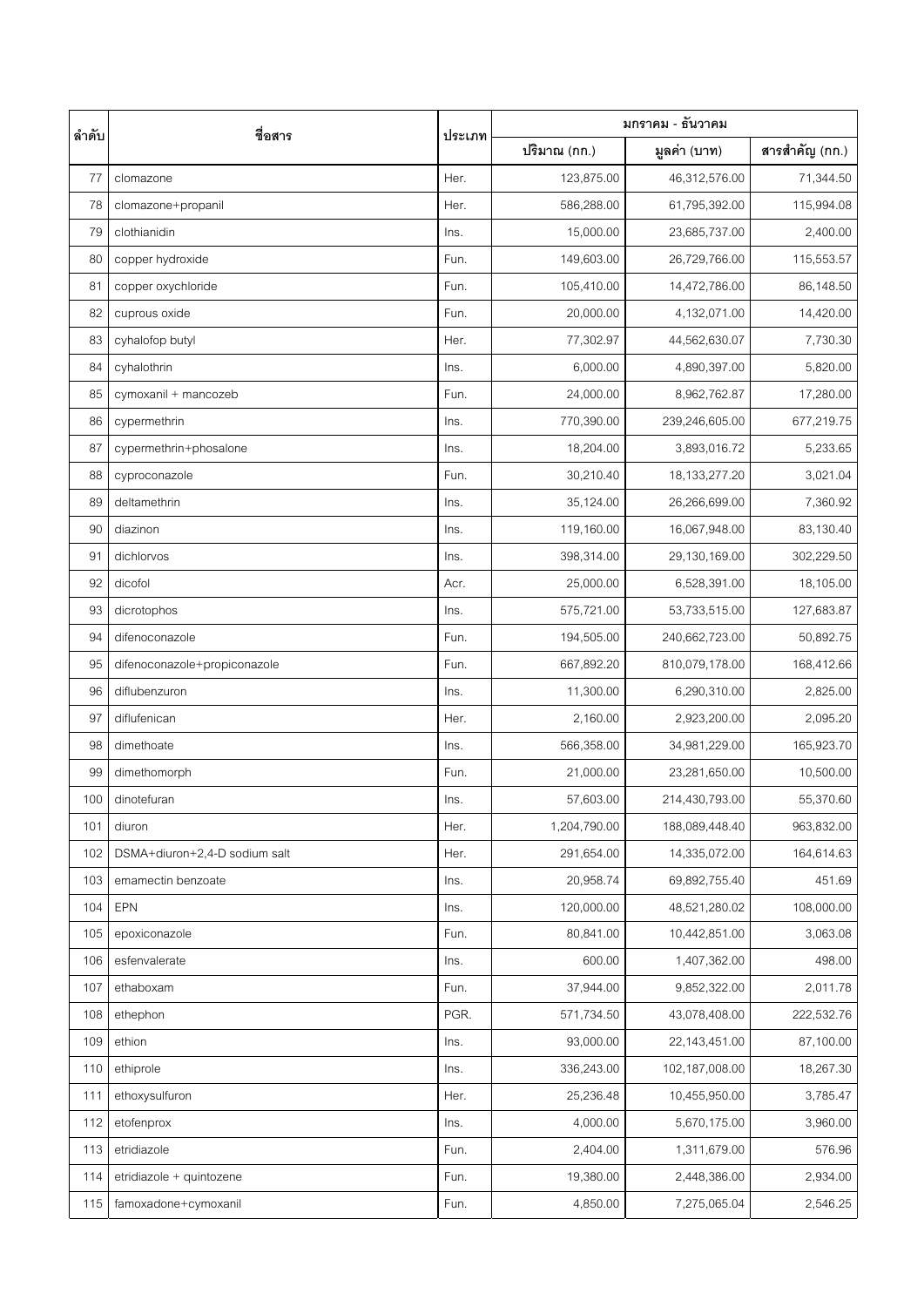| ลำดับ | ชื่อสาร                           | ประเภท | มกราคม - ธันวาคม |                  |                |
|-------|-----------------------------------|--------|------------------|------------------|----------------|
|       |                                   |        | ปริมาณ (กก.)     | มูลค่า (บาท)     | สารสำคัญ (กก.) |
| 116   | fenazaquin                        | Acr.   | 20,900.00        | 9,623,376.00     | 2,180.00       |
| 117   | fenbutatin oxide                  | Acr.   | 42,957.00        | 13,160,425.00    | 12,637.35      |
| 118   | fenclorim                         | Her.   | 3,200.00         | 360.00           | 3,184.00       |
| 119   | fenitrothion                      | Ins.   | 30,825.00        | 6,515,791.00     | 14,912.50      |
| 120   | fenobucarb                        | Ins.   | 1,105,200.00     | 109,993,839.00   | 1,055,330.00   |
| 121   | fenoxaprop-P-ethyl                | Her.   | 12,320.00        | 41,640,513.00    | 11,660.80      |
| 122   | fenoxaprop-P-ethyl+ethoxysulfuron | Her.   | 205,714.00       | 101,152,928.00   | 10,115.92      |
| 123   | fenpropathrin                     | Ins.   | 4,000.00         | 3,485,500.00     | 3,600.00       |
| 124   | fenpyroximate                     | Acr.   | 50,865.00        | 10,620,822.00    | 1,535.25       |
| 125   | fenvalerate                       | Ins.   | 5,175.00         | 1,749,958.00     | 4,812.75       |
| 126   | fipronil                          | Ins.   | 274,878.00       | 62,575,572.00    | 6,192.23       |
| 127   | flocoumafen                       | Rod.   | 19,440.00        | 2,002,903.00     | 0.97           |
| 128   | fluazifop-P-butyl                 | Her.   | 81,120.00        | 33,614,208.00    | 12,168.00      |
| 129   | flubendiamide                     | Ins.   | 2,000.00         | 25,577,747.00    | 400.00         |
| 130   | flucoumafen                       | Rod.   | 97,300.00        | 8,225,951.00     | 4.87           |
| 131   | fludioxonil                       | Fun.   | 0.00             | 5,078.00         | 0.00           |
| 132   | fludioxonil+metalaxyl-M           | Fun.   | 1,610.00         | 18,204.00        | 560.31         |
| 133   | flufenoxuron                      | Ins.   | 3,896.94         | 992,308.00       | 94.95          |
| 134   | flumetrin                         | Ins.   | 0.00             | 149.00           | 0.00           |
| 135   | flumioxazin                       | Her.   | 8,000.00         | 12,954,402.00    | 4,000.00       |
| 136   | fluroxypyr                        | Her.   | 15,610.00        | 4,932,255.16     | 4,495.68       |
| 137   | flusilazole                       | Fun.   | 33,755.00        | 32,574,511.96    | 13,502.00      |
| 138   | flutriafol                        | Fun.   | 5.00             | 1,956.00         | 0.60           |
| 139   | folpet                            | Fun.   | 36,000.00        | 6,925,023.00     | 25,200.00      |
| 140   | fomesafen                         | Her.   | 117,540.00       | 32,586,670.00    | 26,253.00      |
| 141   | formetanate                       | Ins.   | 10,000.00        | 4,038,380.00     | 2,000.00       |
| 142   | fosetyl aluminium                 | Fun.   | 273,904.00       | 31,914,437.00    | 242,783.20     |
| 143   | fosthiazate                       | Fun.   | 5.00             | 14,973.00        | 0.50           |
| 144   | gibberellic acid                  | PGR.   | 168,329.00       | 17,538,082.40    | 72,463.87      |
| 145   | glufosinate ammonium              | Her.   | 138,528.00       | 33,553,920.00    | 20,779.20      |
| 146   | glyphosate                        | Her.   | 638,628.00       | 44,917,700.00    | 474,703.84     |
| 147   | glyphosate acid                   | Her.   | 2,690,000.00     | 327,449,280.00   | 2,555,500.00   |
| 148   | glyphosate isopropylammonium      | Her.   | 47,807,189.62    | 2,750,144,562.93 | 23,391,838.54  |
| 149   | glyphosate potassum salt          | Her.   | 10.00            | 10,844.00        | 3.10           |
| 150   | haloxyfop-R-methyl ester          | Her.   | 64,240.90        | 44,424,810.51    | 6,938.02       |
| 151   | hexaconazole                      | Fun.   | 136,296.00       | 38,747,844.00    | 14,644.80      |
| 152   | hexazinone+diuron                 | Her.   | 183,850.00       | 68,136,166.48    | 110,310.00     |
| 153   | hexythiazox                       | Acr.   | 720.00           | 5,441,952.00     | 698.40         |
| 154   | hydramethylnon                    | Ins.   | 1,037.00         | 630,755.00       | 7.57           |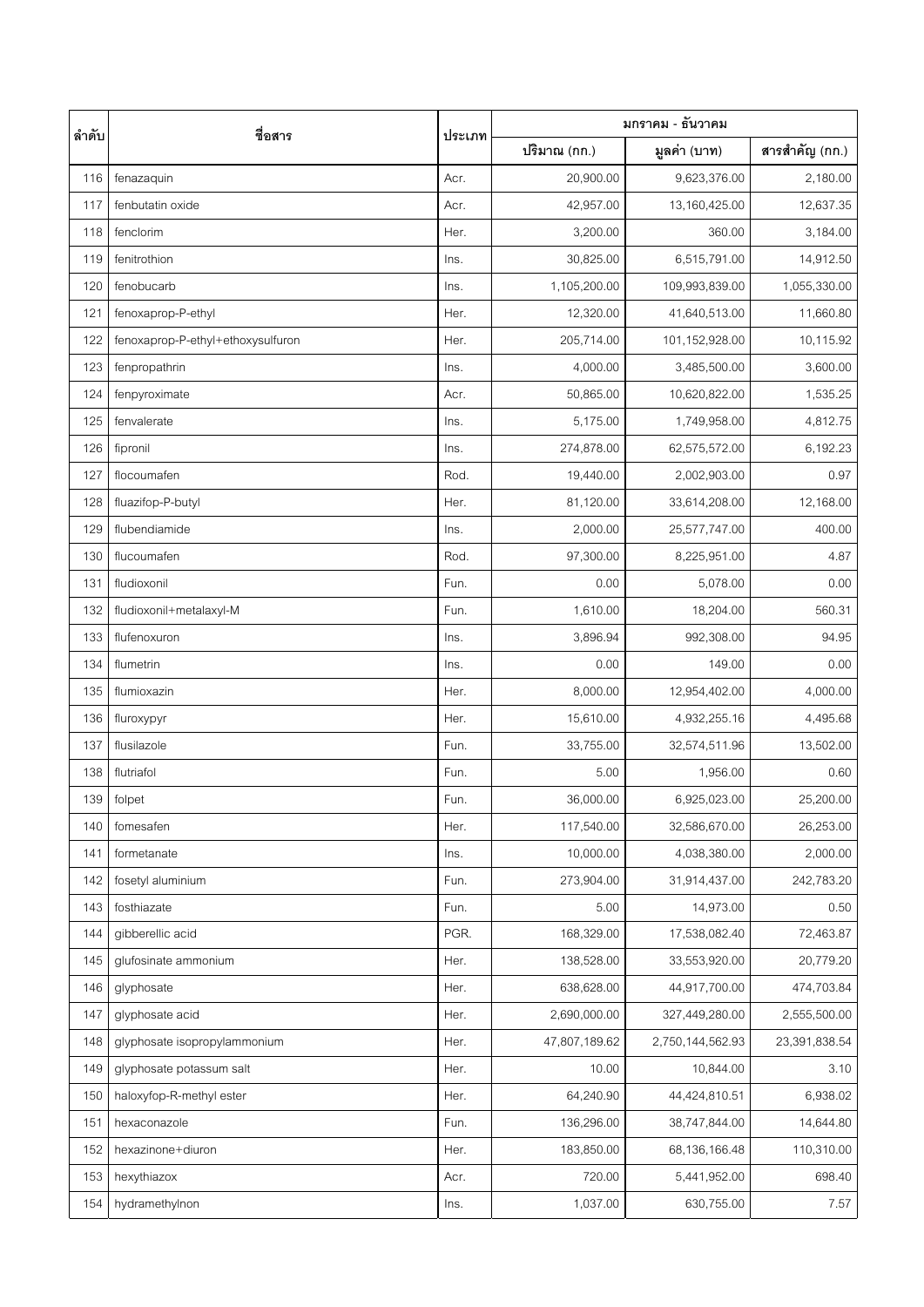| ลำดับ | ชื่อสาร                                      | ประเภท | มกราคม - ธันวาคม |                |                |
|-------|----------------------------------------------|--------|------------------|----------------|----------------|
|       |                                              |        | ปริมาณ (กก.)     | มูลค่า (บาท)   | สารสำคัญ (กก.) |
| 155   | hydrogen cyanamide                           | PGR.   | 16,520.00        | 2,654,070.00   | 4,430.40       |
| 156   | imazapic                                     | Her.   | 102,443.00       | 38,787,544.00  | 7,672.08       |
| 157   | imazapyr                                     | Her.   | 41,600.00        | 4,605,200.00   | 2,656.80       |
| 158   | imazethapyr                                  | Her.   | 50,460.00        | 6,239,520.00   | 1,310.16       |
| 159   | imidacloprid                                 | Ins.   | 83,480.00        | 165,590,230.00 | 40,652.80      |
| 160   | indoxacarb                                   | Ins.   | 27,566.00        | 61,687,402.56  | 5,488.80       |
| 161   | iprobenfos                                   | Fun.   | 52,000.00        | 17,172,587.00  | 46,800.00      |
| 162   | iprodione                                    | Fun.   | 86,016.00        | 52,305,868.00  | 81,648.00      |
| 163   | iprovalicarb                                 | Fun.   | 6,000.00         | 7,616,000.00   | 4,800.00       |
| 164   | isoprocarb                                   | Ins.   | 240,000.00       | 44,412,733.00  | 235,200.00     |
| 165   | isoprothiolane                               | Fun.   | 375,540.00       | 39,348,510.00  | 79,151.90      |
| 166   | kasugamycin                                  | Fun.   | 93,636.00        | 16,925,409.00  | 4,075.12       |
| 167   | kasugamycin hydrochloride+copper oxychloride | Fun.   | 3,000.00         | 951,233.00     | 2,328.00       |
| 168   | kresoxim-methyl                              | Fun.   | 3,600.00         | 6,722,546.00   | 1,800.00       |
| 169   | lambda-cyhalothrin                           | Ins.   | 82,051.00        | 17,519,932.24  | 2,051.43       |
| 170   | lufenuron                                    | Ins.   | 32,990.02        | 34,743,192.00  | 1,649.52       |
| 171   | magnesium phosphide                          | Fmg.   | 8,035.00         | 8,594,688.20   | 5,025.44       |
| 172   | malathion                                    | Ins.   | 189,806.00       | 15,322,211.60  | 177,848.98     |
| 173   | mancozeb                                     | Fun.   | 1,192,758.30     | 149,438,447.25 | 934,460.16     |
| 174   | mandipropamid                                | Fun.   | 3,200.00         | 360.00         | 3,168.00       |
| 175   | mandipropamid+mancozeb                       | Fun.   | 3,211.00         | 17,152.32      | 2,083.10       |
| 176   | mepiquat chloride                            | PGR.   | 62,000.00        | 7,012,315.00   | 16,350.00      |
| 177   | mesotrione                                   | Her.   | 0.20             | 3,819.00       | 0.19           |
| 178   | mesotrione+atrazine                          | Her.   | 10.00            | 22,178.00      | 2.75           |
| 179   | metalaxyl                                    | Fun.   | 407,100.00       | 78,368,029.00  | 113,015.00     |
| 180   | metalaxyl-M                                  | Fun.   | 17,280.00        | 39,334,632.00  | 8,096.00       |
| 181   | metalaxyl-M+chlorothalonil                   | Fun.   | 6.00             | 10,419.00      | 0.24           |
| 182   | metalaxyl-M+mancozeb                         | Fun.   | 11,200.00        | 5,030,528.00   | 7,744.00       |
| 183   | metaldehyde                                  | Mol.   | 655,387.50       | 32,931,986.87  | 56,489.38      |
| 184   | methidathion                                 | Ins.   | 6,210.00         | 1,899,774.78   | 2,608.20       |
| 185   | methomyl                                     | Ins.   | 1,159,450.00     | 303,928,405.20 | 662,338.00     |
| 186   | methoxyfenozide                              | Ins.   | 8,533.00         | 15,327,063.75  | 2,047.92       |
| 187   | methyl bromide                               | Fmg.   | 116,460.00       | 14,317,340.53  | 115,891.80     |
| 188   | methyl bromide + chloropicrin                | Fmg.   | 280,660.00       | 35,083,658.94  | 280,660.00     |
| 189   | metribuzin                                   | Her.   | 15,200.00        | 10,285,856.00  | 10,640.00      |
| 190   | metsulfuron methyl                           | Her.   | 2,200.00         | 703,999.00     | 440.00         |
| 191   | metsulfuron methyl + chlorimuron ethyl       | Her.   | 20,790.00        | 86,206,315.57  | 4,158.00       |
| 192   | mononitrophenol                              | PGR.   | 24,000.00        | 5,228,878.00   | 432.00         |
| 193   | myclobutanil                                 | Fun.   | 5,394.00         | 3,252,178.23   | 674.25         |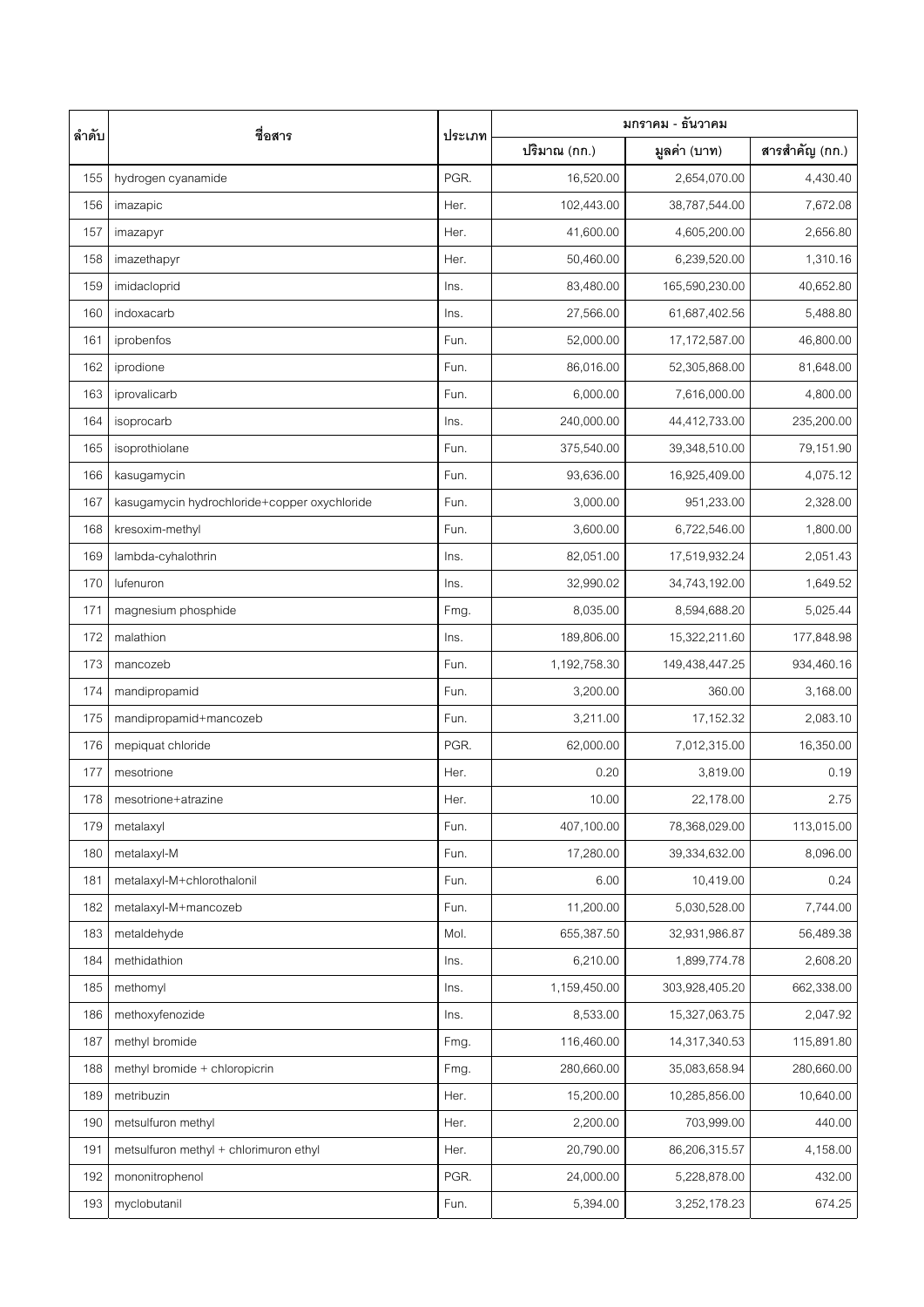| ลำดับ | ชื่อสาร                                  | ประเภท | มกราคม - ธันวาคม |                  |                |  |
|-------|------------------------------------------|--------|------------------|------------------|----------------|--|
|       |                                          |        | ปริมาณ (กก.)     | มูลค่า (บาท)     | สารสำคัญ (กก.) |  |
| 194   | niclosamide ethanolamine salt            | Mol.   | 40,000.00        | 14,238,511.00    | 38,400.00      |  |
| 195   | nicosulfuron                             | Her.   | 1.00             | 16,818.00        | 0.06           |  |
| 196   | novaluron                                | Ins.   | 2,140.00         | 1,845,169.00     | 214.00         |  |
| 197   | omethoate                                | Ins.   | 254,000.00       | 27,505,760.00    | 201,900.00     |  |
| 198   | oxadiazon                                | Her.   | 47,998.00        | 49,796,399.00    | 46,918.04      |  |
| 199   | oxaziclomefone                           | Her.   | 60.00            | 463,288.00       | 57.90          |  |
| 200   | oxyfluorfen                              | Her.   | 77,581.94        | 41,182,169.14    | 18,233.23      |  |
| 201   | paclobutrazol                            | PGR.   | 541,000.00       | 54,998,653.00    | 106,210.00     |  |
| 202   | pancycuron                               | Fun.   | 975.00           | 507,633.00       | 243.00         |  |
| 203   | paraquat dichloride                      | Her.   | 22,202,740.00    | 2,163,858,735.90 | 10,765,455.21  |  |
| 204   | pencozeb                                 | Fun.   | 36,000.00        | 4,381,464.00     | 28,800.00      |  |
| 205   | pencycuron                               | Fun.   | 3,842.00         | 1,778,491.00     | 970.86         |  |
| 206   | pendimethalin                            | Her.   | 634,814.00       | 43,145,209.00    | 103,725.90     |  |
| 207   | penoxaprop-P-ethyl                       | Her.   | 34,880.00        | 39,603,200.00    | 5,049.60       |  |
| 208   | penoxsulam                               | Her.   | 2.00             | 8,138.00         | 0.25           |  |
| 209   | penoxsulam+triclopyr                     | Her.   | 1.00             | 859.00           | 25.00          |  |
| 210   | penthiopyrad                             | Fun.   | 2.00             | 9,443.00         | 0.40           |  |
| 211   | phenthoate                               | Ins.   | 153,875.00       | 19,100,312.00    | 54,465.00      |  |
| 212   | phosalone                                | Ins.   | 6,000.00         | 1,937,293.00     | 5,580.00       |  |
| 213   | phosphine+carbondioxide                  | Ins.   | 186.00           | 6,584.00         | 186.00         |  |
| 214   | phosphonic acid                          | Fun.   | 152,960.00       | 7,150,961.00     | 35,584.00      |  |
| 215   | phosphorous acid                         | Fun.   | 477,980.00       | 24,647,352.00    | 117,656.00     |  |
| 216   | phoxim                                   | Ins.   | 3,000.00         | 271,838.00       | 2,700.00       |  |
| 217   | picloram+2,4-D triiso propanolamine salt | Her.   | 21,705.60        | 4,656,876.04     | 12,328.78      |  |
| 218   | picoxystrobin+cyprocoazole               | Fun.   | 6.00             | 4,435.00         | 1.68           |  |
| 219   | pirimiphos methyl                        | Ins.   | 25,638.42        | 9,788,929.00     | 21,119.22      |  |
| 220   | pretilachlor                             | Her.   | 659,018.00       | 193,469,253.60   | 200,893.40     |  |
| 221   | pretilachlor+pyribenzoxim                | Her.   | 6.12             | 6,980.00         | 0.12           |  |
| 222   | prochloraz                               | Fun.   | 200,864.00       | 66,240,760.00    | 159,288.80     |  |
| 223   | procymidone                              | Fun.   | 15,300.00        | 9,034,080.00     | 7,650.00       |  |
| 224   | profenofos                               | Ins.   | 357,586.00       | 74,241,021.00    | 269,663.00     |  |
| 225   | profoxydlin                              | Her.   | 100.00           | 2,513.00         | 3.75           |  |
| 226   | propanil                                 | Her.   | 891,381.00       | 113,809,732.80   | 835,741.91     |  |
| 227   | propaquizafop                            | Her.   | 6,120.00         | 2,992,063.00     | 16,000.00      |  |
| 228   | propargite                               | Acr.   | 108,147.24       | 18,426,693.30    | 36,157.55      |  |
| 229   | propenofos                               | Ins.   | 8,000.00         | 1,393,556.00     | 7,040.00       |  |
| 230   | propiconazole                            | Fun.   | 160,147.20       | 68,271,790.20    | 41,530.00      |  |
| 231   | propiconazole + cyperconazole            | Fun.   | 6.48             | 12.32            | 0.48           |  |
| 232   | propiconazole + prochloraz               | Fun.   | 174,078.00       | 68,994,643.00    | 72,950.22      |  |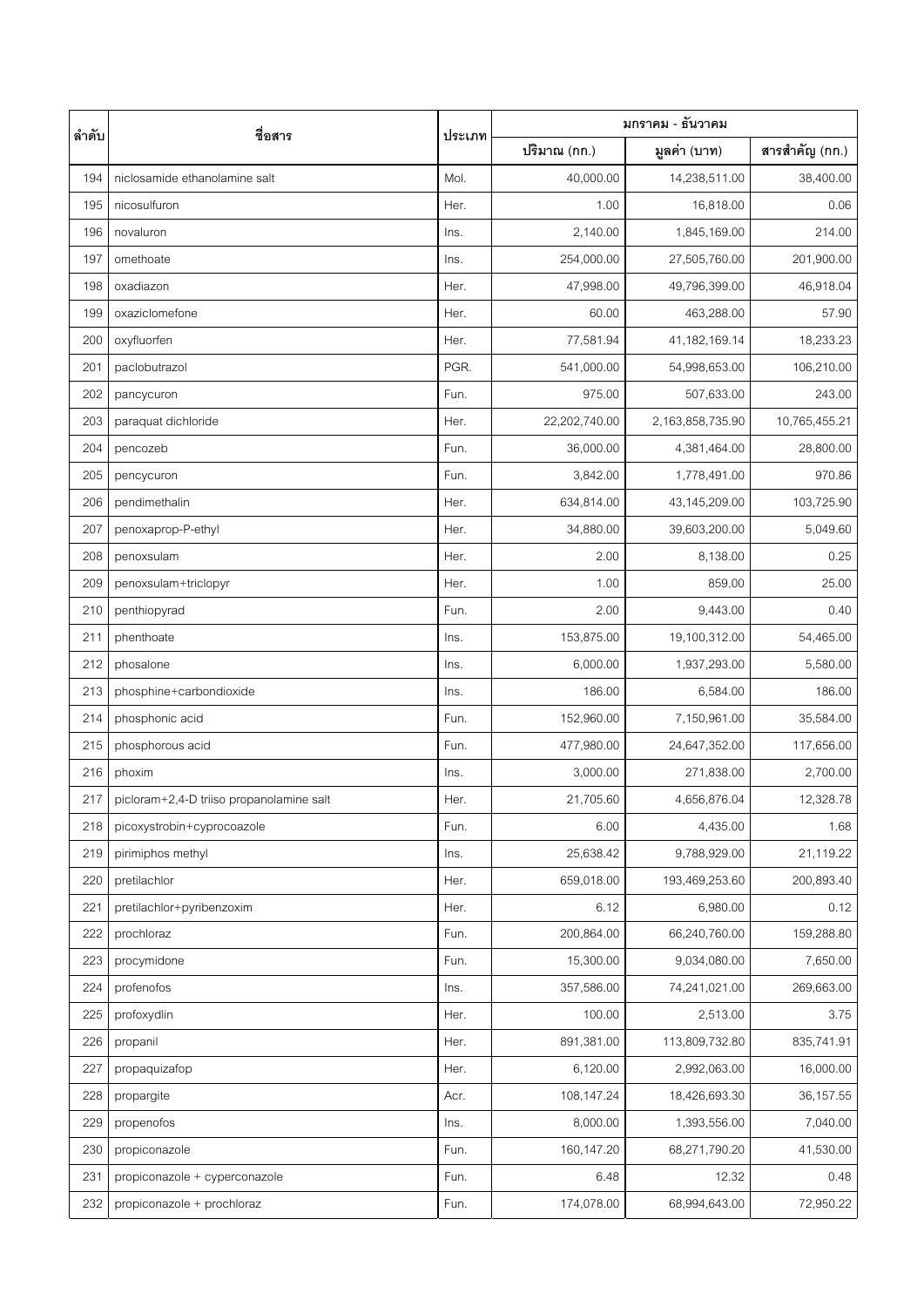| ลำดับ | ชื่อสาร                         | ประเภท | มกราคม - ธันวาคม |                  |                |
|-------|---------------------------------|--------|------------------|------------------|----------------|
|       |                                 |        | ปริมาณ (กก.)     | มูลค่า (บาท)     | สารสำคัญ (กก.) |
| 233   | propineb                        | Fun.   | 665,440.00       | 114,539,413.00   | 472,738.00     |
| 234   | propoxur                        | Ins.   | 31,788.00        | 3,772,478.00     | 4,829.60       |
| 235   | prothiofos                      | Ins.   | 10,500.00        | 7,115,159.00     | 9,450.00       |
| 236   | pymetrozine                     | Ins.   | 3,208.00         | 17,975.00        | 3,194.40       |
| 237   | pyraclostrobin                  | Fun.   | 13,144.60        | 10,119,440.00    | 1,686.15       |
| 238   | pyrazosulfuron-ethyl            | Her.   | 53,862.00        | 35,545,973.00    | 5,386.20       |
| 239   | pyribenzoxim                    | Her.   | 588,416.00       | 137,493,997.00   | 18,028.80      |
| 240   | pyridaben                       | Acr.   | 132,170.00       | 23,316,985.00    | 13,953.20      |
| 241   | quinalphos                      | Ins.   | 22,275.00        | 5,897,119.00     | 15,592.50      |
| 242   | quinclorac                      | Her.   | 204,926.00       | 83,364,763.00    | 27,291.50      |
| 243   | quintozene                      | Fun.   | 6,035.00         | 586,366.00       | 1,035.12       |
| 244   | quintozene+etridiazole          | Fun.   | 48,180.00        | 7,607,252.00     | 8,694.00       |
| 245   | quizalofop-P-ethyl              | Her.   | 153,392.00       | 31,081,358.00    | 5,139.60       |
| 246   | quizalofos-P-tefuryl            | Her.   | 64,000.00        | 7,983,394.00     | 1,280.00       |
| 247   | s-metolachlor                   | Her.   | 25.02            | 8,822.00         | 11.82          |
| 248   | spinosad                        | Ins.   | 21,915.00        | 20,993,772.89    | 2,629.80       |
| 249   | spiromesifen                    | Acr.   | 19,748.00        | 15,256,320.00    | 2,435.52       |
| 250   | sulfur                          | Fun.   | 782,375.00       | 34,088,390.00    | 625,900.00     |
| 251   | sulphur                         | Fun.   | 21,500.00        | 751,727.00       | 17,200.00      |
| 252   | tebuconazole                    | Fun.   | 126,215.00       | 72,690,757.00    | 24,376.03      |
| 253   | tebuthiuron                     | Fun.   | 42,865.00        | 14,702,424.22    | 21,432.50      |
| 254   | tetradifon                      | Acr.   | 15,000.00        | 4,919,544.00     | 14,250.00      |
| 255   | thiacloprid                     | Ins.   | 36,249.00        | 30,750,892.00    | 5,004.72       |
| 256   | thiamethoxam                    | Ins.   | 25,193.96        | 99,993,662.30    | 7,500.05       |
| 257   | thiamethoxam+lambda cyhalothrin | Ins.   | 47,876.20        | 36, 344, 857. 32 | 11,825.42      |
| 258   | thiobencarb                     | Her.   | 260,480.00       | 34,559,659.00    | 242,246.40     |
| 259   | thiodicarb                      | Ins.   | 63,004.48        | 47,866,174.48    | 59,854.26      |
| 260   | thiophanate-methyl              | Fun.   | 98,557.00        | 16,444,143.00    | 41,282.50      |
| 261   | thiourea                        | PGR.   | 670,500.00       | 36,228,930.00    | 663,795.00     |
| 262   | thiram                          | Fun.   | 25,000.00        | 3,052,391.00     | 20,000.00      |
| 263   | tolclofos-methyl                | Fun.   | 1,000.00         | 522,460.00       | 500.00         |
| 264   | triadimefon                     | Fun.   | 109,728.00       | 13,297,671.00    | 12,345.60      |
| 265   | triasulfuron                    | Her.   | 3,204.00         | 7,443.00         | 3,055.80       |
| 266   | triazophos                      | Ins.   | 248,020.50       | 18,819,058.78    | 80,808.20      |
| 267   | tribasic copper sulfate         | Fun.   | 34,600.00        | 3,260,010.00     | 7,797.00       |
| 268   | trichlorfon                     | Ins.   | 45,900.00        | 5,922,614.00     | 37,060.00      |
| 269   | triclopyr                       | Her.   | 77,403.46        | 36,863,666.87    | 51,705.51      |
| 270   | tricylazole                     | Fun.   | 35,535.00        | 41,493,122.00    | 26,651.25      |
| 271   | trifloxystrobin                 | Fun.   | 15,500.00        | 21,795,178.00    | 7,750.00       |